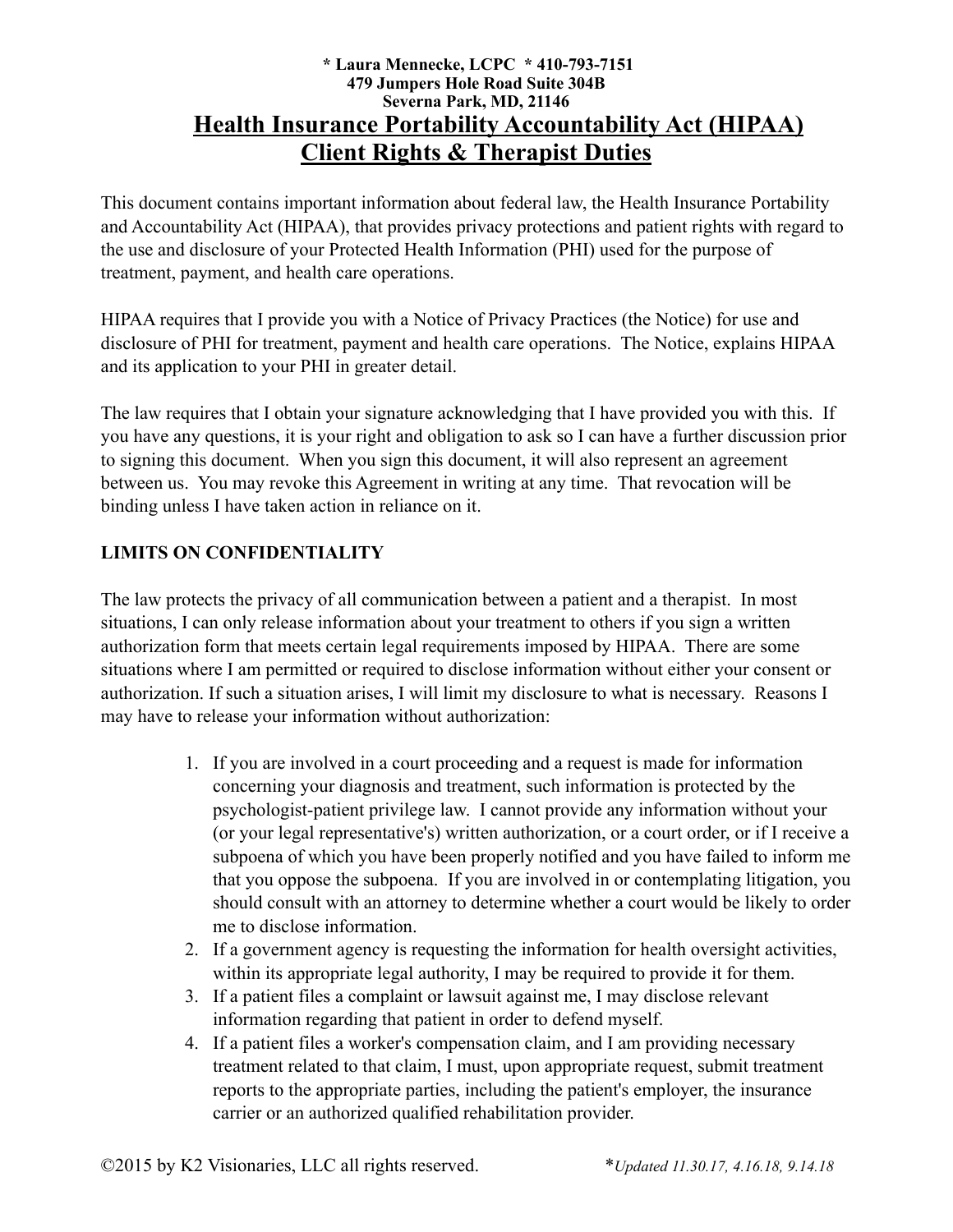#### **\* Laura Mennecke, LCPC \* 410-793-7151 479 Jumpers Hole Road Suite 304B Severna Park, MD, 21146**

5. I may disclose the minimum necessary health information to my business associates that perform functions on our behalf or provide us with services if the information is necessary for such functions or services. My business associates sign agreements to protect the privacy of your information and are not allowed to use or disclose any information other than as specified in our contract.

There are some situations in which I am legally obligated to take actions, which I believe are necessary to attempt to protect others from harm, and I may have to reveal some information about a patient's treatment:

- 1. If I know, or have reason to suspect, that a child under 18 has been abused, abandoned, or neglected by a parent, legal custodian, caregiver, or any other person responsible for the child's welfare, the law requires that I file a report with the Maryland Abuse Hotline. Once such a report is filed, I may be required to provide additional information.
- 2. If I know or have reasonable cause to suspect, that a vulnerable adult has been abused, neglected, or exploited, the law requires that I file a report with the Maryland Abuse Hotline. Once such a report is filed, I may be required to provide additional information.
- 3. If I believe that there is a clear and immediate probability of physical harm to the patient, to other individuals, or to society, I may be required to disclose information to take protective action, including communicating the information to the potential victim, and/or appropriate family member, and/or the police or to seek hospitalization of the patient.

# **CLIENT RIGHTS AND THERAPIST DUTIES**

# **Use and Disclosure of Protected Health Information:**

- **For Treatment** I use and disclose your health information internally in the course of your treatment. If I wish to provide information outside of our practice for your treatment by another health care provider, I will have you sign an authorization for release of information. Furthermore, an authorization is required for most uses and disclosures of psychotherapy notes.
- *For Payment* I may use and disclose your health information to obtain payment for services provided to you as delineated in the Therapy Agreement.
- *For Operations* I may use and disclose your health information as part of our internal operations. For example, this could mean a review of records to assure quality. I may also use your information to tell you about services, educational activities, and programs that I feel might be of interest to you.

### **Patient's Rights:**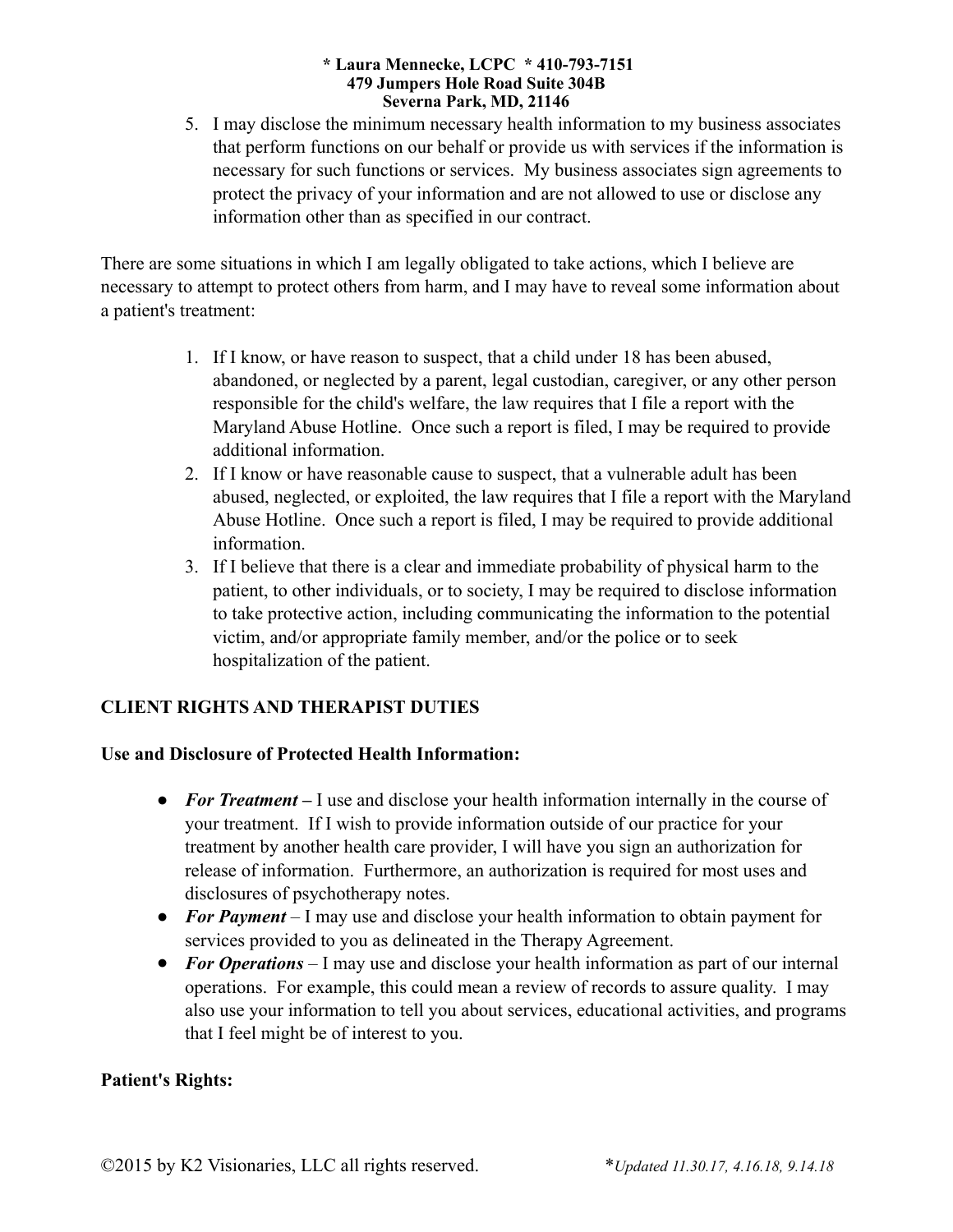#### **\* Laura Mennecke, LCPC \* 410-793-7151 479 Jumpers Hole Road Suite 304B Severna Park, MD, 21146**

- *Right to Treatment* You have the right to ethical treatment without discrimination regarding race, ethnicity, gender identity, sexual orientation, religion, disability status, age, or any other protected category.
- *Right to Confidentiality* You have the right to have your health care information protected. If you pay for a service or health care item out-of-pocket in full, you can ask us not to share that information for the purpose of payment or our operations with your health insurer. I will agree to such unless a law requires us to share that information.
- *Right to Request Restrictions* You have the right to request restrictions on certain uses and disclosures of protected health information about you. However, I am not required to agree to a restriction you request.
- ! *Right to Receive Confidential Communications by Alternative Means and at Alternative Locations –* You have the right to request and receive confidential communications of PHI by alternative means and at alternative locations.
- *Right to Inspect and Copy* You have the right to inspect or obtain a copy (or both) of PHI. Records must be requested in writing and release of information must be completed. Furthermore, there is a copying fee charge of \$1.00 per page. Please make your request well in advanced and allow 2 weeks to receive the copies. If I refuse your request for access to your records, you have a right of review, which I will discuss with you upon request.
- *Right to Amend* If you believe the information in your records is incorrect and/or missing important information, you can ask us to make certain changes, also known as amending, to your health information. You have to make this request in writing. You must tell us the reasons you want to make these changes, and I will decide if it is and if I refuse to do so, I will tell you why within 60 days.
- *Right to a Copy of This Notice* If you received the paperwork electronically, you have a copy in your email. If you completed this paperwork in the office at your first session a copy will be provided to you per your request or at any time.
- *Right to an Accounting* You generally have the right to receive an accounting of disclosures of PHI regarding you. On your request, I will discuss with you the details of the accounting process.
- *Right to Choose Someone to Act for You* If someone is your legal guardian, that person can exercise your rights and make choices about your health information; I will make sure the person has this authority and can act for you before I take any action.
- **Right to Choose** You have the right to decide not to receive services with me. If you wish, I will provide you with names of other qualified professionals.
- **Right to Terminate** You have the right to terminate therapeutic services with me at any time without any legal or financial obligations other than those already accrued. I ask that you discuss your decision with me in session before terminating or at least contact me by phone letting me know you are terminating services.
- **Right to Release Information with Written Consent** With your written consent, any part of your record can be released to any person or agency you designate. Together, we will discuss whether or not I think releasing the information in question to that person or agency might be harmful to you.